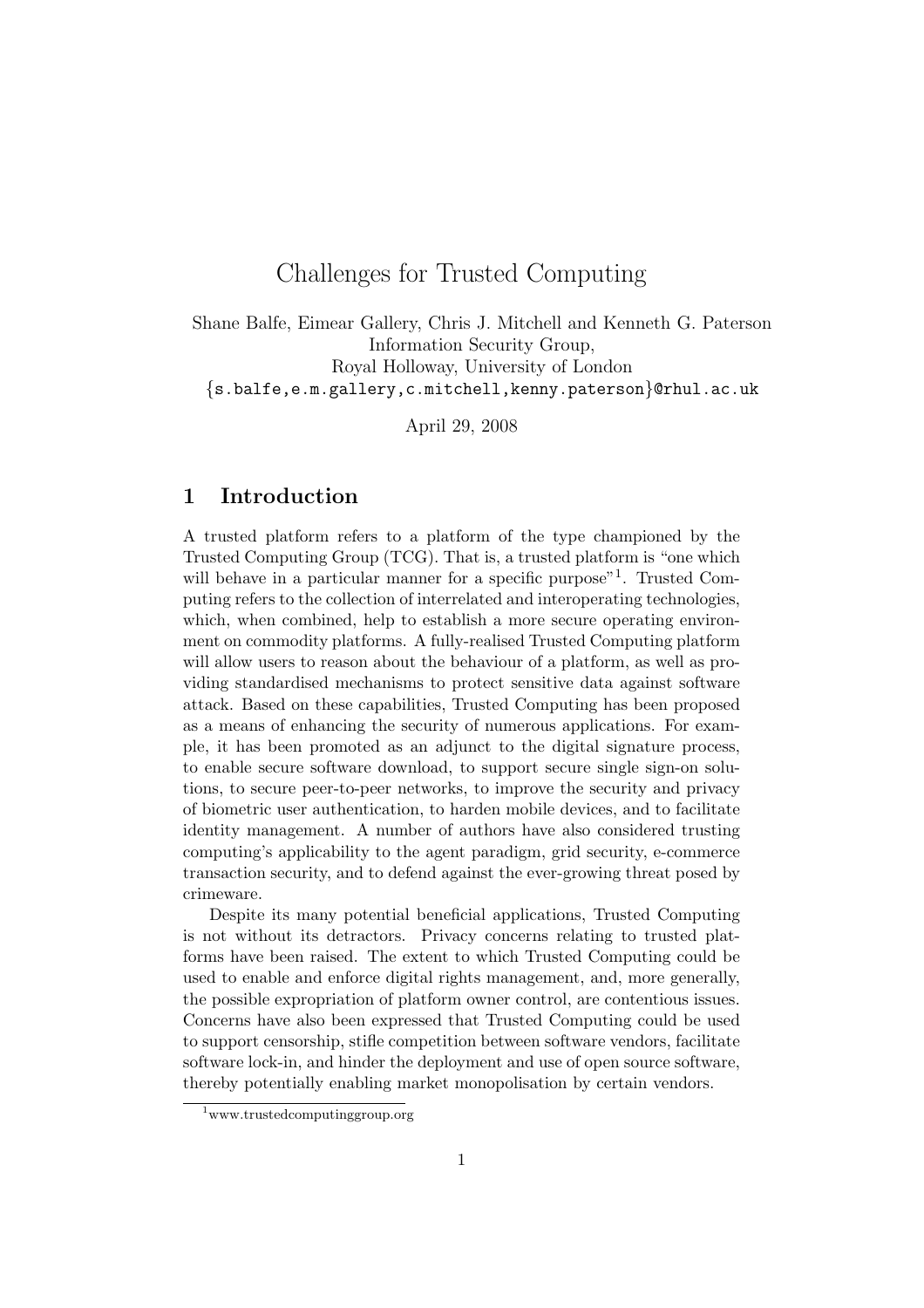Our aim in this article is not to engage in this debate, but rather to highlight some of the key challenges that we believe need to be addressed in order to accelerate the widespread adoption of Trusted Computing. Topics addressed include issues with setting up and maintaining the PKI required to support the full set of Trusted Computing functionality, the practical use and verification of attestation evidence, and backwards compatibility, usability and compliance issues.

## 2 Trusted Computing Technologies

Trusted computing relies on the successful integration and interoperation of a number of technologies:

- Trusted Platform Modules (TPMs), as specified by the TCG, are microcontrollers with cryptographic coprocessor capabilities. A TPM provides a platform with the following features: special purpose registers called Platform Configuration Registers (PCRs) in which information characterising the host platform's configuration can be stored; a means of reporting the platform's current configuration to remote entities; secure volatile and non-volatile memory; random number generation; a SHA-1 hashing engine; and asymmetric key generation, encryption and digital signature capabilities.
- A platform's Root of Trust for Measurement (RTM) enables its configuration to be reliably recorded.
- Isolation technologies, such as Microsoft's Next Generation Secure Computing Base (NGSCB) or Citrix's XEN, take advantage of CPU and chipset extensions incorporated in a new generation of processor hardware, including Intel's TXT and AMD's AMD-V. They enable the unhindered execution of software through the provision of assured memory space separation between processes.

The ability to reason about platform behaviour and to protect senstive data are both reliant upon the concept of an integrity measurement, namely the cryptographic digest (or hash) of a platform software component<sup>2</sup>. However, in isolation, individual measurements of software components may be of little interest. To reason effectively about the behaviour of a particular platform component, the entire sequence of events that culminated in the execution of that component must be measured. For example, during an authenticated boot process, initiated by the RTM, a platform's entire configuration is reliably captured and stored. During this process, the integrity of

 ${}^{2}$ For example, the integrity measurement of a program could be calculated by computing the cryptographic digest or hash of its instruction sequence, its initial state (i.e. the executable file) and its input.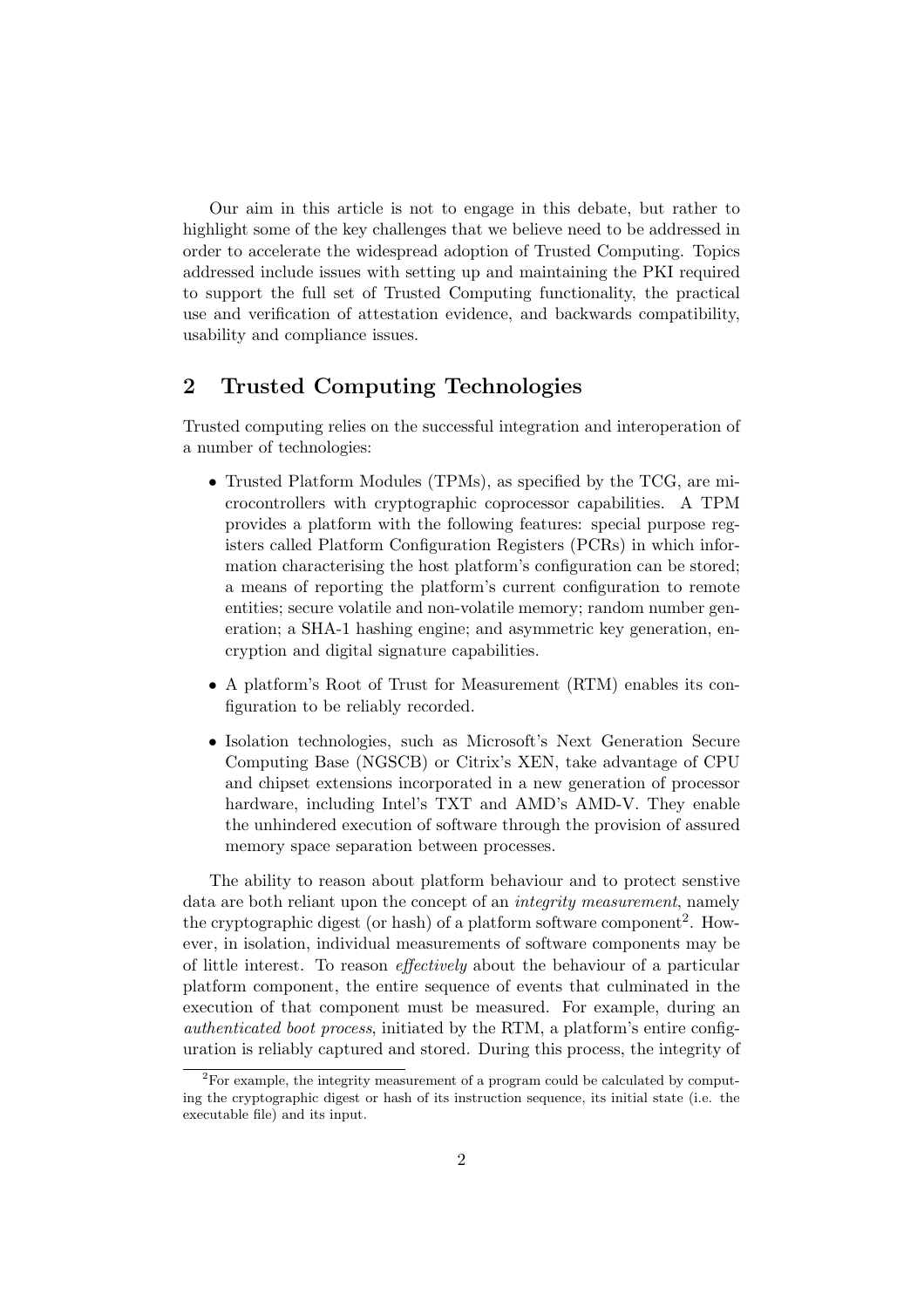a pre-defined set of platform components is measured. These measurements are condensed to form a set of integrity metrics which are then stored in the TPM's PCRs. These integrity metrics can be communicated to external entities for examination and verification, via a process called attestation.

In order to protect sensitive data against software attack, the data can be associated with a set of integrity metrics representing a particular platform configuration and/or a password, and then encrypted. A TPM then ensures that protected data can only be decrypted and released for use if the correct password is input and/or the current configuration of the platform matches the integrity metrics sealed with the data. The protection of sensitive data is further enhanced through the deployment of isolated execution environments.

## 3 Public Key Infrastructure and Trusted Computing

The development of any functional PKI requires a sophisticated combination of organisational, policy-oriented, procedural, and legislative approaches. Indeed the challenges and pitfalls of PKI deployment are well-documented [2, 4], and high-profile system and protocol failures blamed on inappropriate deployment of PKI abound, with SET providing one of the most prominent examples. Put simply, providing a PKI is hard.

The majority of Trusted Computing services depend fundamentally on the deployment and successful inter-operation of certain PKI elements. We refer to this collection of components as a Trusted Computing PKI (TC-PKI), although it is actually a larger and more complex 'eco-system' of elements than would normally be contained in a single PKI. Figure 1 depicts the main types of CA in a TC-PKI.

For a platform to be considered trusted, it must first obtain the following core credentials from an endorsement CA, a platform CA, and one or more conformance CAs, respectively.

- An endorsement credential: Each TPM is associated with a unique asymmetric encryption key pair called an Endorsement Key (EK) pair. An endorsement credential binds the public component of this key pair to a TPM description and vouches that a TPM is genuine. The endorsement CA is typically the TPM manufacturer, with the binding taking the form of a digital signature created using a signing key of the manufacturer.
- A platform credential: A platform credential asserts that a TPM has been correctly incorporated into a design conforming to the TCG specifications. The platform CA is typically the platform manufacturer. In order to create a platform credential, the platform CA must examine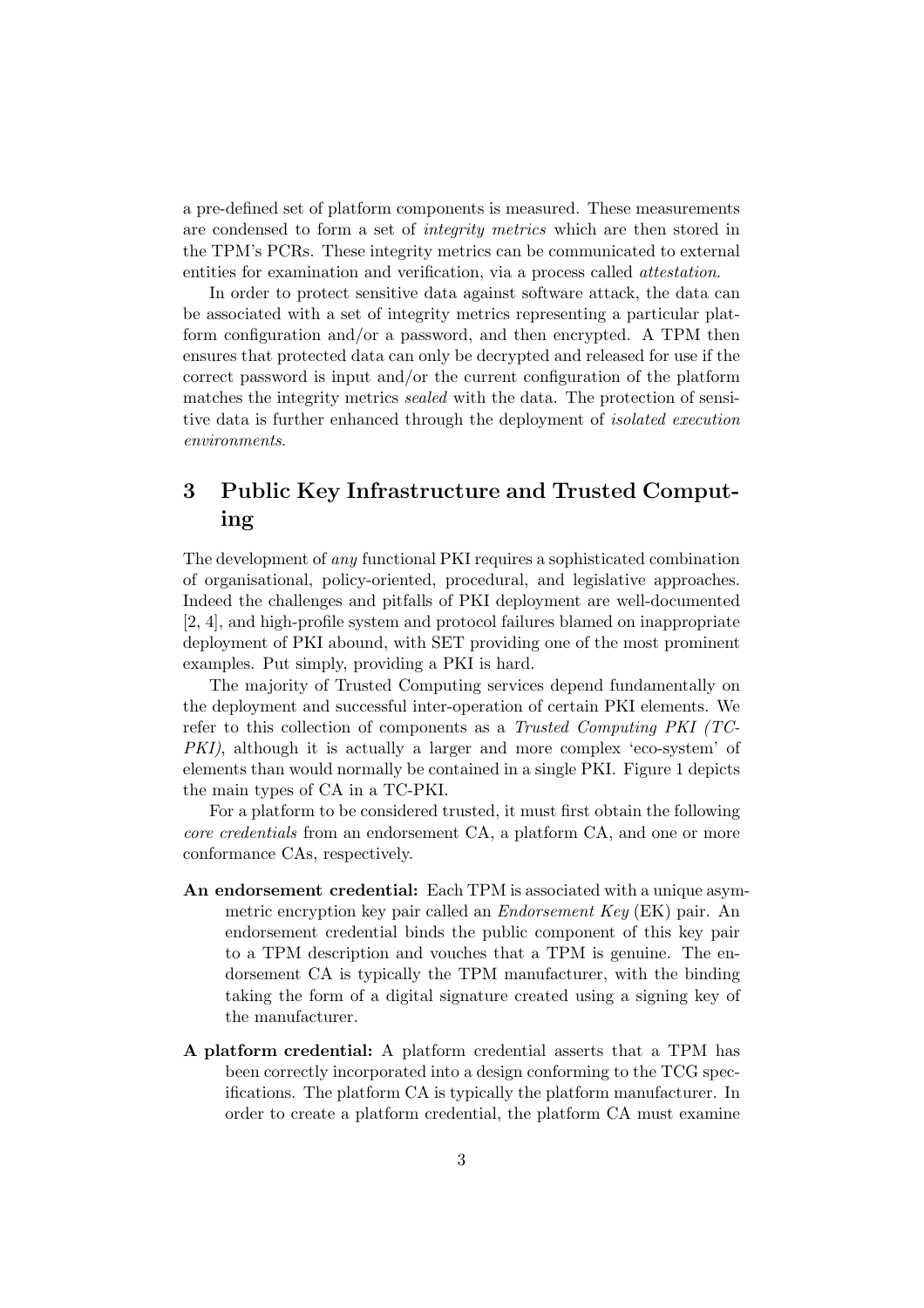the endorsement credential, the conformance credentials relevant to the trusted platform, and the platform to be certified.

One or more conformance credentials: Conformance credentials vouch that a particular type of TPM and associated components (such as a RTM and the connection of the RTM and TPM to a motherboard) conform to the TCG specifications. Conformance CAs must be entities with sufficient credibility to evaluate platforms containing TPMs, and are typically conformance testing facilities.

Together, CAs of these three types are responsible for issuing the core trusted platform credentials. However, in order to address privacy concerns resulting from routine use of an EK, the TCG introduced the ability for a TPM to generate and use an arbitrary number of pseudonyms, in the form of Attestation Identity Key (AIK) pairs. In order for a relying party to have assurance that an AIK represents a trusted platform, a platform must obtain an AIK certificate from a mutually trusted third party. Two approaches to AIK certification have been proposed by the TCG.

In the first approach, a trusted third party, referred to as a *Privacy*-Certification Authority (P-CA), verifies a trusted platform's core credential set and provides assurance that an AIK is bound to a genuine trusted platform in the form of an AIK credential. However, this approach has attracted a certain amount of criticism, as a P-CA is capable of linking all the AIK credentials it issues to a specific platform via the EK, putting the P-CA in a position where it is able to defeat the anonymity protection provided by the use of AIKs.

The second approach, Direct Anonymous Attestation (DAA), was introduced to counteract this criticism. DAA requires a DAA CA, which can produce an anonymous DAA credential for a trusted platform, which in turn can be used by the platform to sign AIK credentials. Using this approach, trusted platforms can generate and use AIKs which cannot be easily linked to a particular EK by any third party.

Yet another class of CA has been introduced to attest to the usage, mobility and authorisation constraints associated with private keys held by a TPM. A Subject Key Attestation Evidence (SKAE) CA is responsible for issuing X.509 certificates which allow a verifier to ascertain that an operation involving a private key can only be performed within a TCG-compliant TPM environment. Such a certificate can be used as a means of coping with difficulties in integrating TPM-controlled keys with standard security protocols. Recently, further PKI-related authorities (notably Migration Authorities and Migration Selection Authorities) have been introduced to address issues with key migration between TPM-enabled platforms.

A TC-PKI not only involves a plurality of CAs, but also a series of implicit dependencies amongst these CAs. In a TC-PKI, a platform CA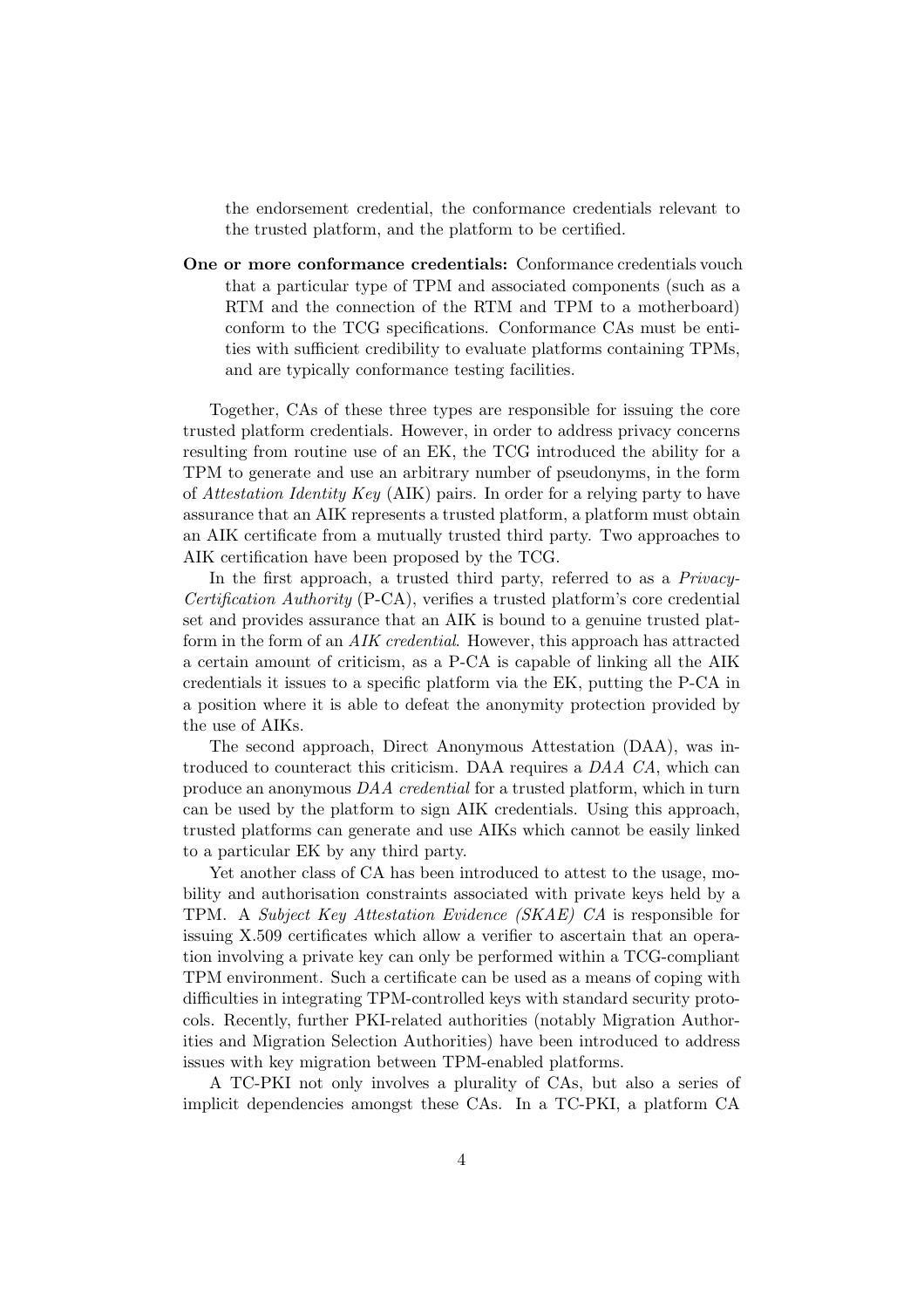relies on the due diligence of an endorsement CA and one or more conformance CAs in accrediting components of a trusted platform. Similarly, both privacy-CAs and DAA CAs rely on platform CAs, endorsement CAs and one or more conformance CAs. Furthermore, SKAE CAs rely on the due diligence of Privacy CAs or DAA CAs in evaluating the accreditation evidence provided by a trusted platform.

Traditionally, Certificate Policies (CPs) (which specify what a certificate should be used for, and the liability assumed by the CA for this use) and Certification Practice Statements (CPSs) (which specify the practices that a CA employs to manage the certificates it issues) are deployed by CAs in order to define and limit their liabilities to relying parties. CPs and CPSs are, in fact, an essential component in building a successful PKI, since they give a relying party (which could be an end-user or another CA) a means to manage the business risk in pursuing a particular PKI-related course of action. In the past, uncertainty as to where liability lies has driven up the cost of many PKI implementations [4]. In the absence of CPs and CPSs, implicit cross-certification may exist between CAs, which, as noted in [2], implies that CAs are equally trusted. In such a setting the security of a certificate is reduced to that of the least trustworthy CA. Unfortunately, CPs and CPSs are notoriously difficult and costly to create, and so their production may act as a barrier to entities wishing to provide CA services.

In the setting of a TC-PKI, such policy statements must be produced by every CA upon which another CA may depend. Currently, these dependencies are only informally defined, and, as a result, there is no clear indication of where any liability will lie. Further, at the time of writing, we are not aware of any TC-specific CPs or CPSs having been created. The picture is further complicated by the fact that all the CAs in a TC-PKI rely (at least to some extent) on the endorsement CA. Therefore, the point in a TPM's life-cycle at which an EK credential is acquired impacts on a platform's ability to obtain platform, AIK, DAA and SKAE credentials. In early normative EK credential acquisition, as defined by the TCG, a TPM manufacturer generates the EK credential. However, in post-manufacturing generation, a platform owner is responsible for generating the EK credential. In this instance, the certifying body may not be recognised by other CAs and, as a result, the certified TPM host platform may not be able to obtain further credentials from entities outside the domain of its EK credential issuer. In practice, this may not be an issue, as it seems likely that non-manufacturer supplied EK credentials will not be widely used.

In summary, Trusted Computing relies on an as yet largely unavailable and unspecified PKI in which multiple CAs (possibly existing in different organisational, procedural and/or jurisdictional domains) are expected to inter-operate. This may pose a significant challenge to the future success of this technology.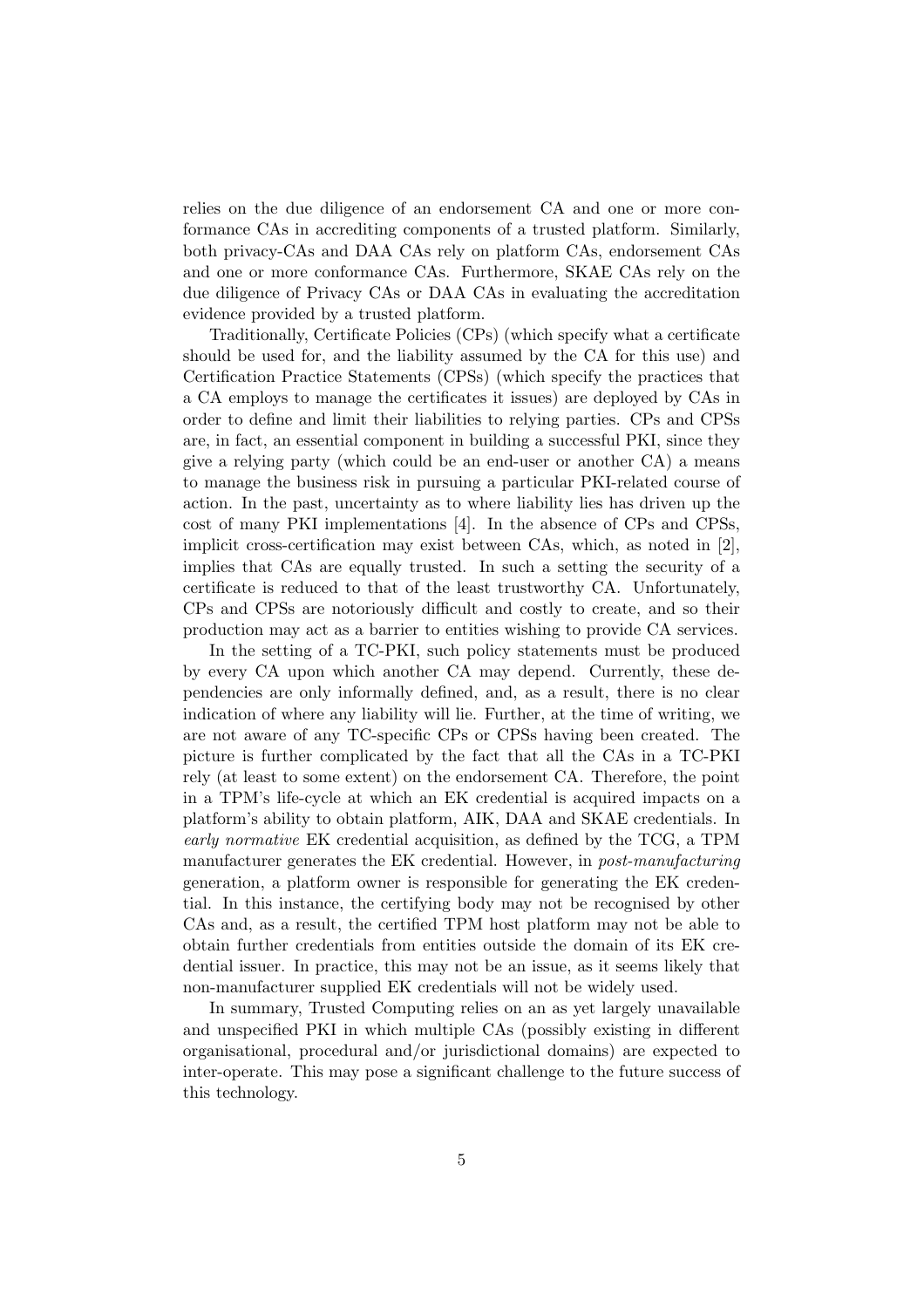

Figure 1: Trusted Computing PKI Components

#### 4 Credential and TPM Revocation

The revocation of credentials within a TC-PKI may introduce further problems. Given the complex dependencies between many of the TC-PKI credentials, the compromise of an individual key and the subsequent revocation of its associated public key certificate will result in a cascading revocation of all dependent TPM credentials. For example, in the event of endorsement key revocation, every AIK associated with the revoked EK must also be revoked. In addition, all SKAE certificates associated with the newly revoked AIKs must also be revoked. This implies that multiple CAs, potentially in independent domains, must be contacted in a timely manner and informed about a revocation decision. This may be a time-consuming and costly endeavour. Further complexity is introduced when attempting to revoke a DAA credential associated with a compromised Endorsement Key pair, because, by design, a DAA CA cannot link a platform's EK pair with a DAA credential.

We next consider revocation of a TPM itself (rather than revocation of its credentials). For cost reasons, the level of tamper-resistance provided by TPMs is likely to be limited. Moreover, the objective of the mechanisms specified by the TCG is the prevention of information asset compromise through software attack. That is, the software security of the platform is predicated upon the notion that the TPM will maintain an accurate and reliable record of all platform events. Such a focus means that the security of the underlying hardware is assumed, and that there is no purely technical driver to promote the development of tamper-resistant TPMs.

Yet it is clear from the example of widespread gaming console modification that, given sufficient incentive, users will actively circumvent hardwareenforced security. In this context, recent demonstrations of a relatively unsophisticated hardware attack [8] through which a TPM's PCRs can be reset without rebooting a platform, would appear to pose a significant challenge to Trusted Computing. The ability to reset PCRs effectively destroys the evidence upon which a remote verifier relies to assess a platform. Once this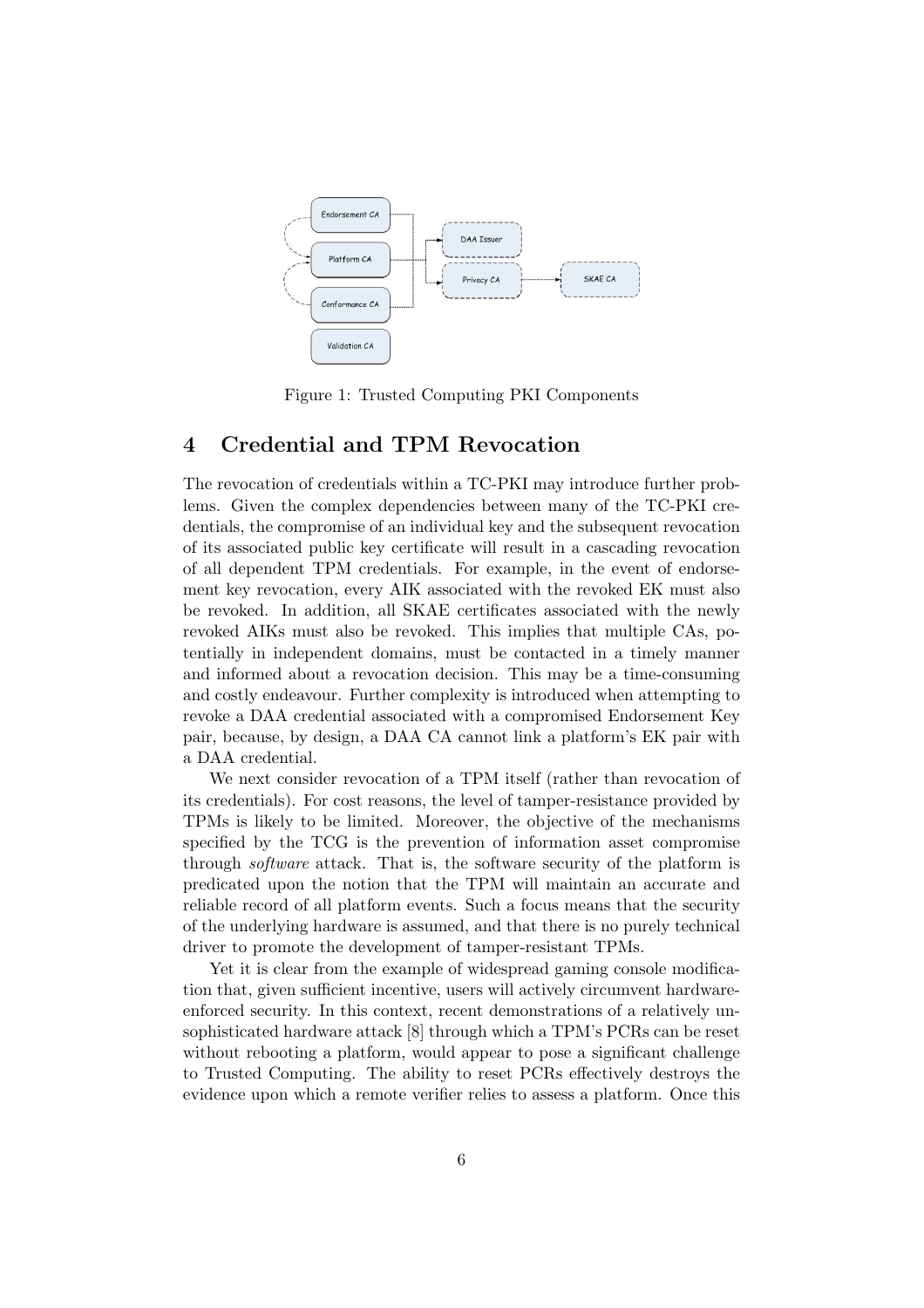evidence is destroyed, the PCRs can in theory be repopulated with whatever data the platform owner wishes, allowing the owner to misrepresent their platform's current configuration in a manner that is convincing to a remote verifier. The simple attack of [8] underlines the need for any verifier to consider the "quality" of the platform when assessing the state of a trusted platform. That is, an attestation from a platform incorporating a well-designed TPM from a known manufacturer should be considered more convincing than an attestation from a platform incorporating a TPM from an unknown or disreputable supplier.

Given the above discussion, it is reasonable to assume that, before long, TPMs will be compromised and all credentials and keys extracted. These could then be used to emulate a TPM in software in a way that is indistinguishable from the true hardware TPM. The process by which a compromised TPM is detected will largely be reliant on that TPM's interactions with P-CAs, DAA CAs and SKAE CAs. It has been suggested [1] that TPM compromise could manifest itself through an excessive number of certification requests originating from a single TPM host platform (where 'excessive' is to be determined by a risk-management policy). However, this approach to detection itself introduces a number of challenges:

- CAs may specify different thresholds for determining what is meant by 'excessive', potentially leading to a high number of false positives for CAs with low thresholds.
- Once a compromised TPM has been detected, this information needs to be globally propagated to prevent the compromised TPM host platform from being (mis)used elsewhere. This requires the establishment of a global revocation infrastructure. Such an infrastructure could be implemented using Certificate Revocation Lists (CRLs) or through an On-line Certificate Status Protocol (OCSP). Neither option, however, is ideal. In the case of CRLs, there are concerns regarding CRL discovery and timely issuance of revocation information. In the case of OCSP, in order to make its deployment economically viable, CAs typically charge for each revocation check. It is unclear who would pay for such a service in a TC-PKI. In the case of an OCSP request for an SKAE certificate, the verifier would need to contact the SKAE CA, which would need to contact the AIK CA, which in turn would need to contact the platform, endorsement and conformance CAs.
- A CA must consider potential legal issues that might result from the wrongful issuance of revocation statements damaging a platform's ability to interact with other parts of the infrastructure. As a result, CAs may be reluctant to announce suspected compromises.
- To alleviate the risk of a malicious P-CA issuing falsified revocation statements, a means by which the credibility of CAs in issuing such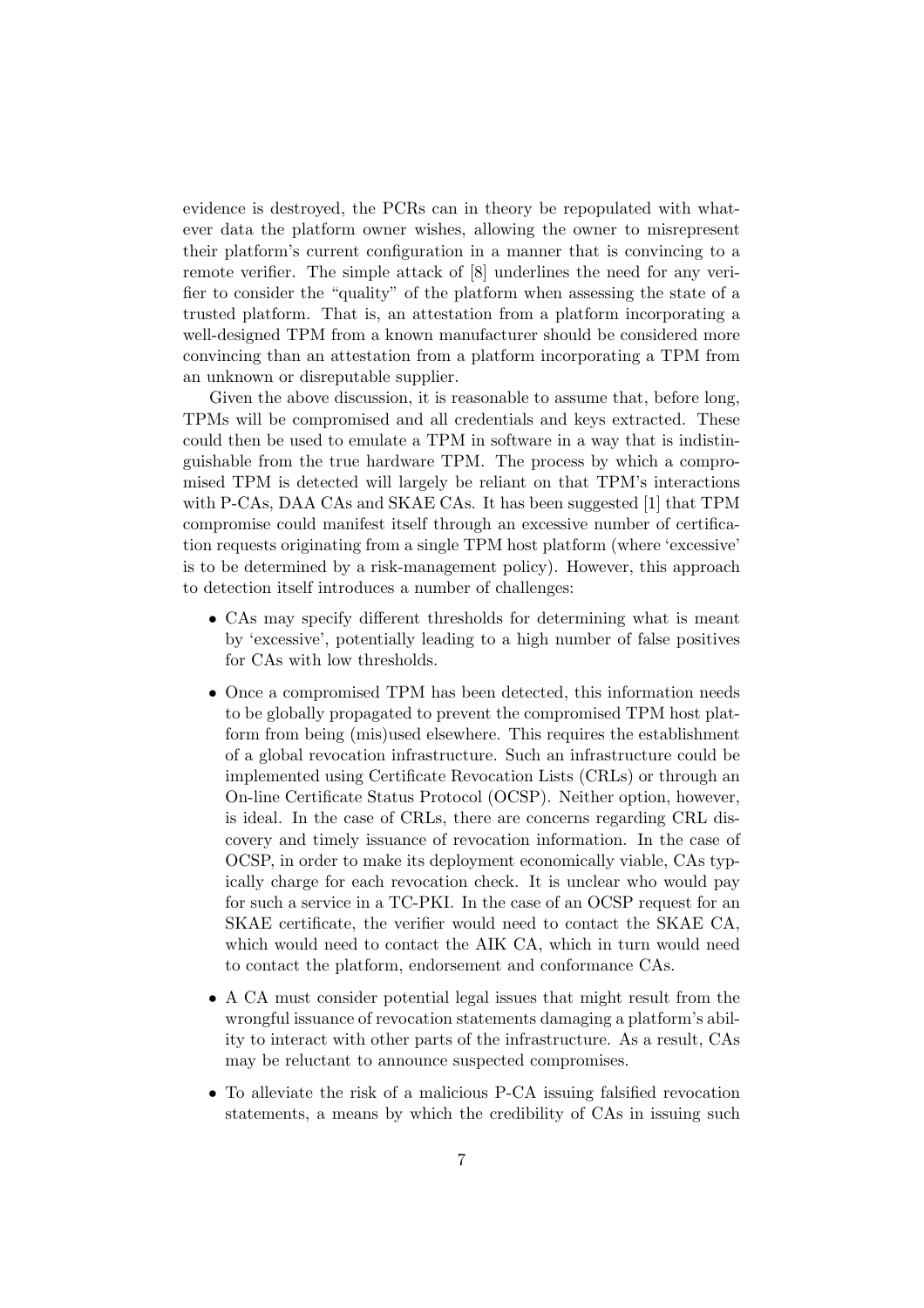statements can be assessed is needed. It is currently unclear what form such a mechanism might take.

## 5 Attestation Evidence Gathering and Verification

The exact parameters to be considered when performing integrity measurements on platform components have yet to be standardised. At a minimum, the parameters must be chosen so that each software component's integrity measurement can be uniquely identified. These measurements must also remain consistent to allow ease of verification. However, in the absence of standardisation, platform integrity measurements may fail to capture all the elements required by the verifier of a platform component. This is especially true when one considers the complications introduced by software which relies on dynamically linked libraries. In this case, a proportion of the platform component's code base may not be measured, as it will not be loaded by the application prior to execution.

Moreover, given the extensible nature of modern computing systems, the number of components that might need to be measured by a TPM is rapidly increasing. As a result, each PCR will have to store multiple measurements. As the number of platform components increases, so does the complexity of third party verification of attestation statements. It also becomes difficult for a challenger to verify a single component running on a platform.

The introduction of isolation technologies enables a platform to be partitioned into isolated execution environments, thereby (potentially) simplifying attestation statement verification. In this case, a challenger of the platform may be satisfied to verify measurements pertaining to rudimentary platform components, such as the boot software, the isolation layer and software components running in an isolated execution environment rather than verify all software running on the platform. This may ease the platform attestation problem in some situations.

However, even assuming the number of platform component integrity measurements that a challenger must verify is limited, problems will still arise from platform component updates and patching. Given current software development practices, frequent patching of OS components and applications can be expected to be the norm for the foreseeable future. But even the order in which patches are applied can result in a combinatorial explosion of distinct configurations for a single application, each configuration requiring a distinct reference value for attestation purposes. Frequent patching may also lead to problems with sealed data. If an update or patch is applied to a software component to which a key or data is sealed, this key or data must be unsealed and resealed to the updated software component measurements. Failure to do so will result in the key or data being inaccessible after the patch has been applied.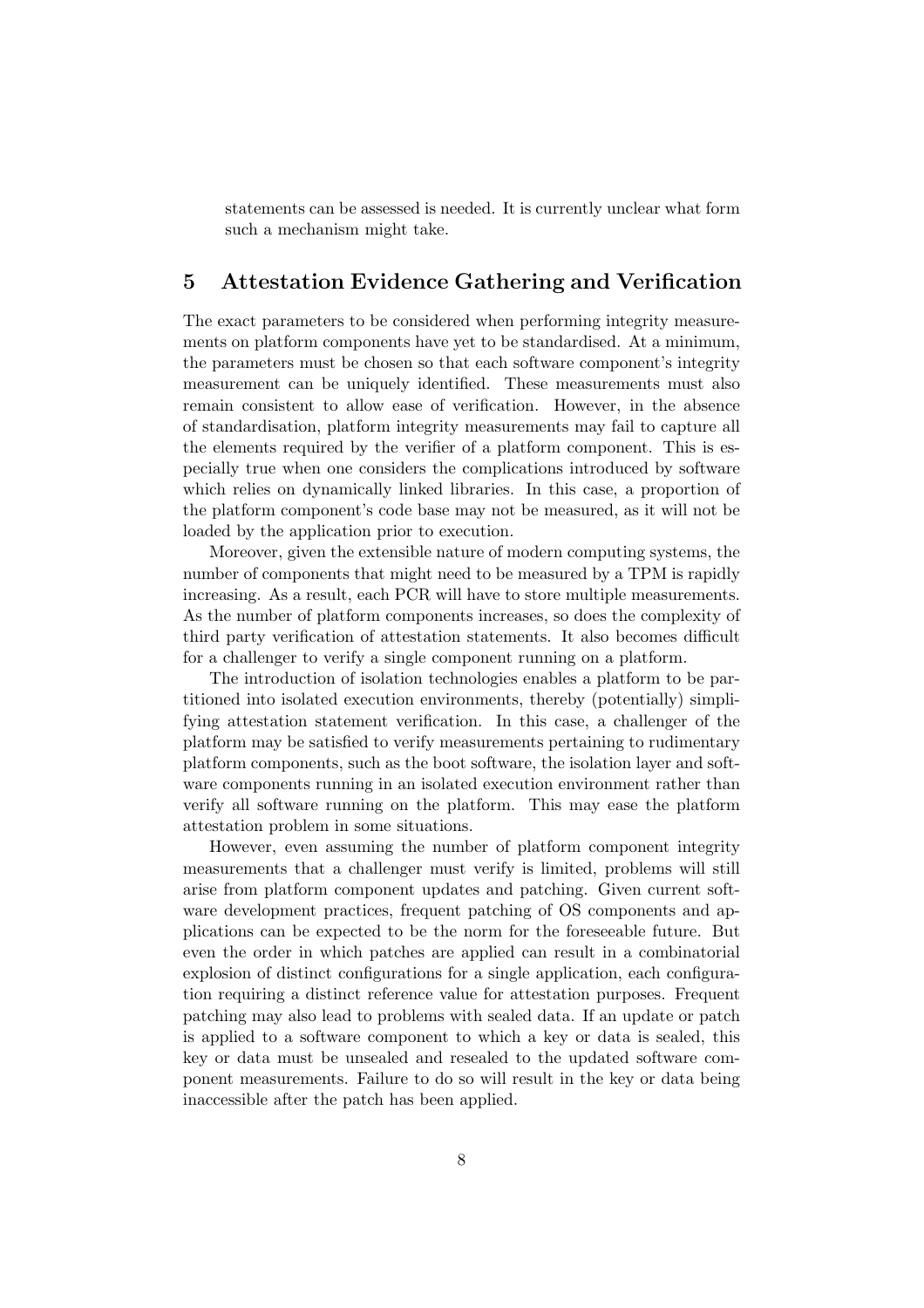Property Based Attestation [6] has been proposed to address the problem of managing attestation in the presence of a multitude of possible configurations and system updates. This approach introduces an additional layer of indirection into the attestation and sealing processes. Instead of expecting a verifier to determine if a particular set of PCR values represent a trustworthy software state, a platform's state is certified (by a trusted third party) as satisfying certain properties. A platform is then capable of attesting that its current configuration possesses such a property, allowing a verifier to infer whether a platform is trustworthy or not without knowing which particular software is running. Property Based Attestation also allows data or keys to be sealed to properties. As long as the properties of the updated platform configuration match those of the prior configuration, problems related to patching may be reduced.

Unfortunately, Property Based Attestation only succeeds in shifting the problems with attestation to an entity other than the verifier, with all of the original problems persisting for the entity that needs to verify a PCRbased attestation. Moreover, a software component satisfying a particular property is by no means guaranteed to still satisfy that property after it has been patched, without rerunning the (potentially expensive) evaluation procedure. Such an evaluation procedure may contribute to the marginalisation of minority platforms, since the cost of establishing that a given platform state matches some desirable property may be so great that only a few well-funded organisations are able to obtain such a result. Also, exactly what properties can be satisfied using such an approach remains an open question. More positively, Property Based Attestation at least shifts the problems to an expert specialising in the particular business of attestation. With this approach, the number of entities needing to verify such complex attestations could be significantly reduced, and these entities could be given additional resources to enable them to complete their task.

A final potential limitation of platform attestation is that of user observable verification. McCune et al. [3] describe a scenario in which a user's platform has become infected with malware. Despite the fact that this infection can be detected by an external entity during an attestation process, the external entity has no way of reliably informing the end user that they have failed their attestation. Malware may simply modify the user's display, resulting in the user believing their platform to be in an acceptable state, and, because of this, going on to disclose sensitive information to the malware.

#### 6 Backward Compatibility

As a consequence of the piecemeal roll-out of Trusted Computing technologies, current trusted platforms do not come equipped with fully-integrated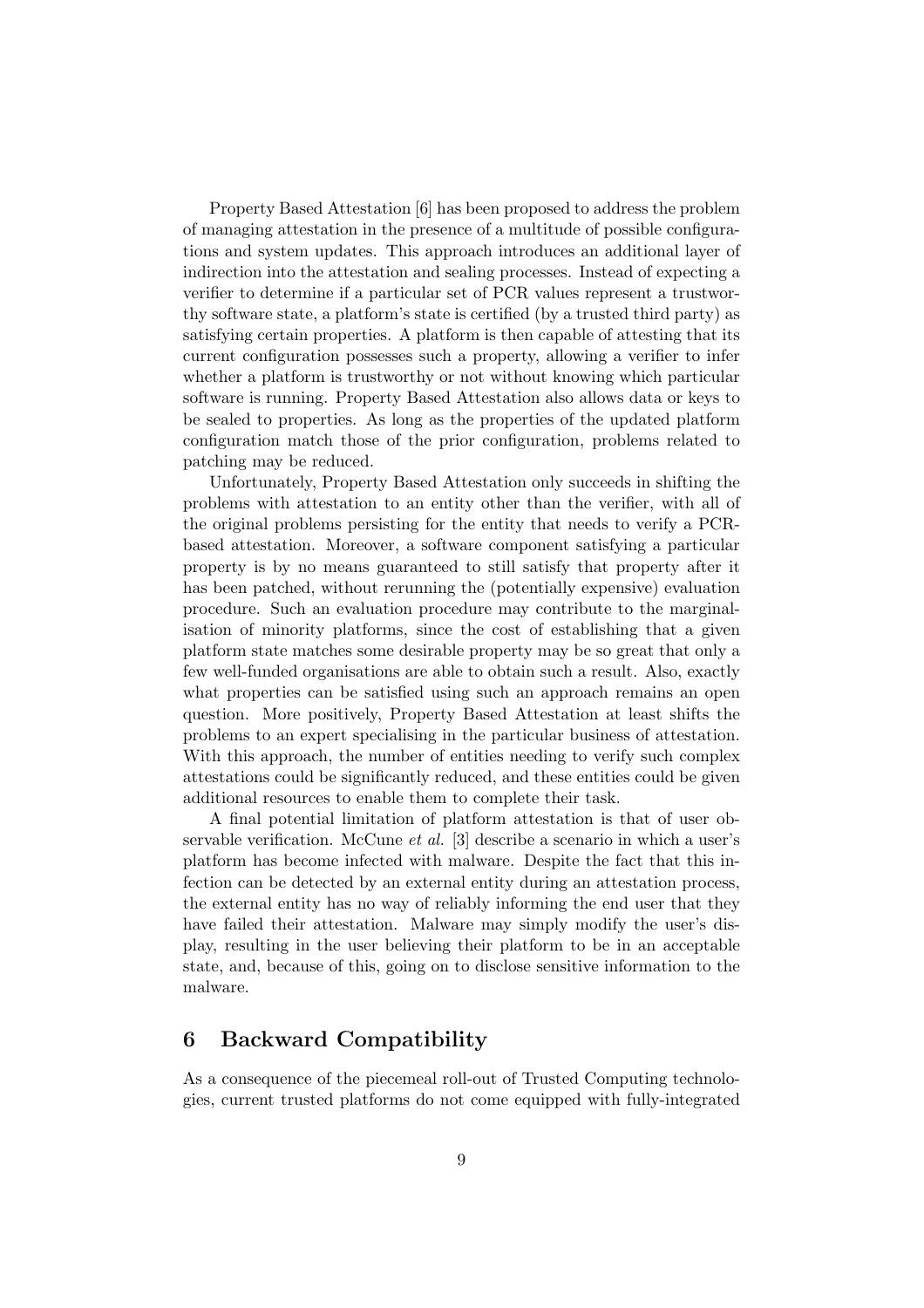RTMs, isolation technologies, processors or chipset extensions. Instead, current trusted platforms include only a TPM and, with the exception of Infineon TPMs, do not even include endorsement credentials. To the best of our knowledge, all currently available platforms lack both conformance credentials and platform credentials. This situation has the potential to create an awkward backward compatibility issue as and when fully-deployed TC-PKIs become available. In particular, the absence of these credentials will make it difficult, if not impossible, for a platform to later acquire AIK credentials without operating at reduced assurance levels.

The absence of RTMs, isolation technologies, processors and chipset extensions from current TPM-enabled platforms makes the use of much of the TPM Trusted Computing functionality described in Section 2 essentially unreliable. Techniques such as sealing and attestation are unworkable if the host platform's configuration cannot be reliably measured. In order to later enable these features on an already deployed platform, measurement functionality (in the form of a RTM and modified operating system) would need to be integrated into the platform. This would require the installation of a new OS and the BIOS to be flashed, tasks that would prove difficult for the average user. On the other hand, this may be feasible in a corporate environment with centralised administrative control of platforms. Indeed, in such deployments, legacy hardware issues may be less serious because of more rapid retirement of platforms. Moreover, software-based isolation environments can be provided through the installation of additional software on already deployed platforms. Nevertheless, hardware-based isolation, enabled through the processor and chipset extensions, cannot be retrofitted to platforms already in the field. As a result, first generation trusted platforms can never be adequately upgraded to provide all the services associated with a trusted platform.

#### 7 Usability

Prevailing wisdom suggests that it is prudent to hide the complexities of security technology from end-users. In the past, applications that have relied on a PKI have failed in cases where security functions have been too unwieldy to be usable by non-experts. In one example [7], the PKI experience was considered so painful by some users that they refused to use the technology if it involved handling certificates. The design of suitable user-interfaces that can communicate rich security information whilst remaining usable has historically been very difficult to achieve [9].

By contrast, using a TPM currently requires a detailed understanding of how the underlying technology works. For example, the very act of enabling a TPM prior to its use is a non-trivial task requiring a user to understand and edit BIOS settings. Once enabled, a user is further confronted with setting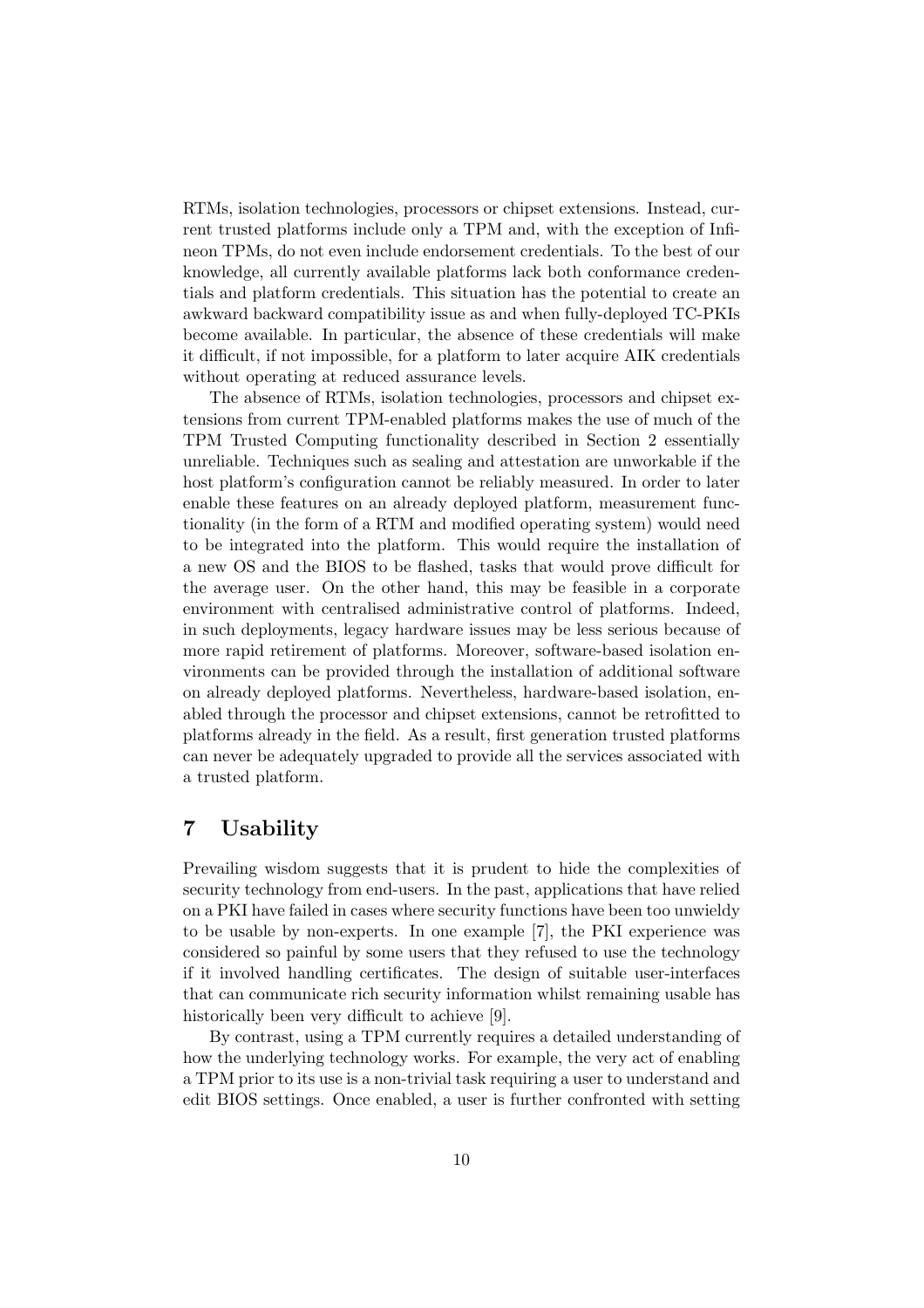a TPM owner password, selecting key types fit for purpose, and enrolling certain keys within a PKI. Further problems may arise from password use and management. In addition to setting a password for TPM ownership, unique passwords may also be associated with protected data or keys in a TPM. While the deployment of numerous passwords may be viewed as a sound security decision, management of such passwords so that access is not jeopardised may prove problematic.

These usability issues are a reflection of the general immaturity of Trusted Computing technology and the associated marketplace. Whilst a huge effort has been put into the design and specification of technical aspects of Trusted Computing by the TCG, so far it seems that less work seems to have been done to address user-centric issues. We may hope for user-friendly configuration and management tools in future, although even these may not be sufficient to make Trusted Computing accessible to the masses.

#### 8 Non-Compliance and Inter-operability

Through the provision of a set of open standards, Trusted Computing specifies security interfaces which allow heterogeneous devices to interact. Unfortunately, many of the additional technological building blocks required to instantiate a trusted platform are not standardised, nor does the TCG dictate implementation specifics to its adopters. As a result, a number of currently available TPMs do not comply with the TPM specifications [5]. The current absence of conformance testing facilities implies that the production of non-compliant TPMs may very well continue for the foreseeable future. In turn, discrepancies in implementation between TPM manufacturers may limit future inter-operability between different trusted platforms.

### 9 Conclusions

Trusted Computing is undoubtedly a powerful technology, with a huge range of possible applications. Nevertheless, there remain a number of significant obstacles to its widespread use, as we have discussed here. Addressing these challenges is therefore a high priority for future research.

Perhaps the most significant of these obstacles is the deployment and management of the PKI necessary to enable general use of the security services supported by Trusted Computing. These issues are in many ways similar to those which prevented the establishment of a global general-purpose PKI. Nevertheless, deploying domain and company-specific PKIs to support Trusted Computing in particular, well-defined environments would appear relatively straightforward, since the majority of the problems simply disappear — this again reflects the experience of deploying conventional PKIs, which have been used very successfully in specific domains.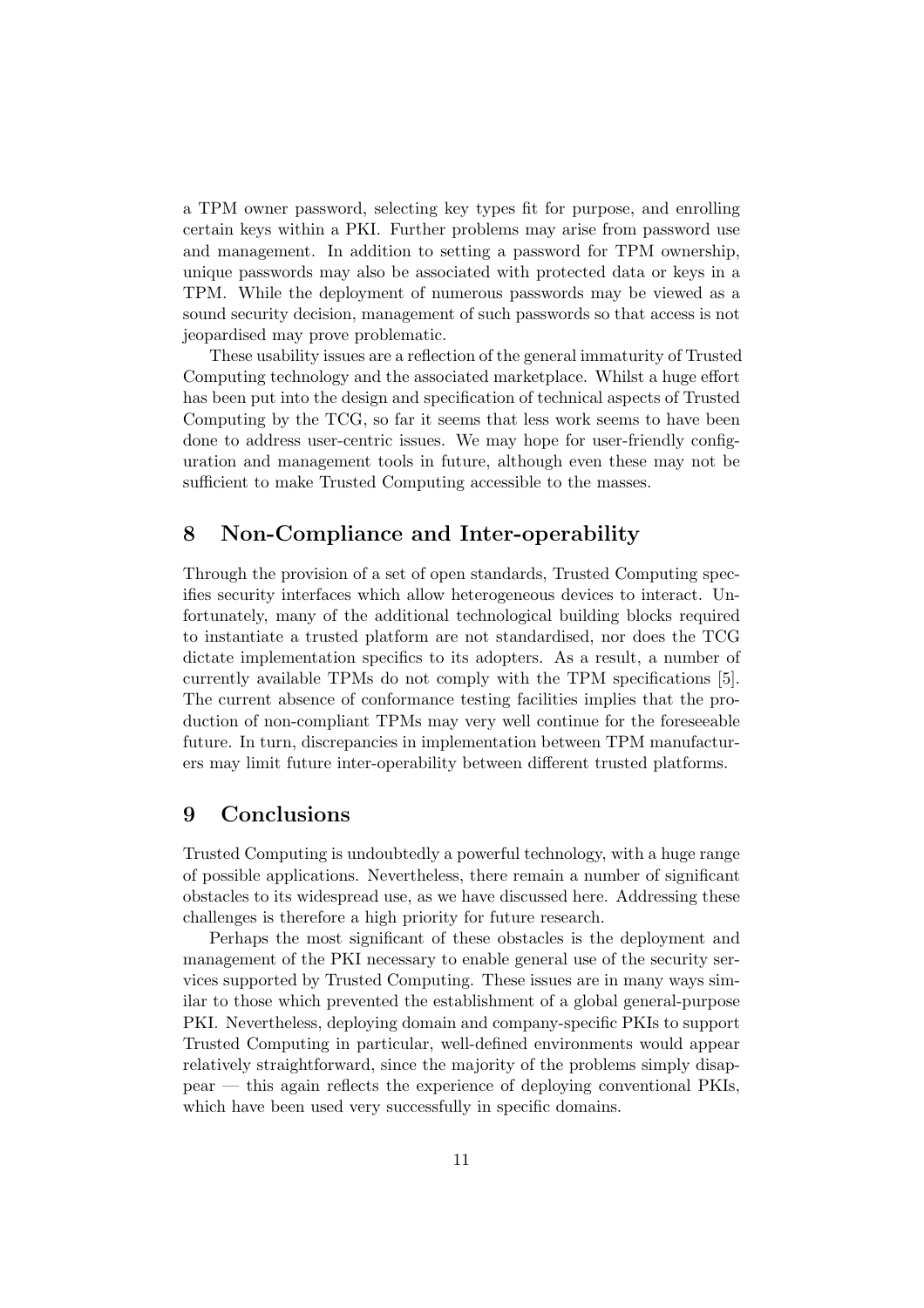We have also examined problems arising with the use and interpretation of evidence generated using Trusted Computing functionality. This problem arises in particular because of the number of different components (and versions of components). As with the PKI issues, many of the problems are particularly serious when one considers universal use of Trusted Computing — the issues are likely to be much less serious in a closed/managed environment, e.g. as established within a large organisation, notably because the number of components will be significantly less, and there are likely to be more resources available to evaluate the components.

In conclusion, many challenges to the successful large-scale use of Trusted Computing remain. Nevertheless, these challenges are likely to be much less serious for a very important class of users, namely corporate IT. Providing the full benefits of Trusted Computing to the widest possible audience is a major challenge for future research.

#### References

- [1] E. Brickell, J. Camenisch, and L. Chen. Direct Anonymous Attestation. In Proceedings of the 11th ACM Conference on Computer and Communications Security (CCS 2004), pages 132–145, Washington DC, USA, 25–29 October 2004. ACM Press, New York, NY, USA.
- [2] P. Gutmann. PKI: It's Not Dead, Just Resting. Computer, 35(8):41–49, 2002.
- [3] J. McCune, A. Perrig, A. Seshadri, and L. van Doorn. Turtles All The Way Down: Research Challenges in User-Based Attestation. In Proceedings of the 2nd USENIX Workshop on Hot Topics in Security (Hot-Sec 2007), Boston, MA, USA, 6-10 August 2007. USENIX Association, Berkeley, CA, USA.
- [4] G. Price. PKI An Insider's View (Extended Abstract). Technical Report RHUL-MA-2005-8, Department of Mathematics, Royal Holloway, University of London, June 2005.
- [5] A.-R. Sadeghi, M. Selhorst, C. Stüble, C. Wachsmann, and M. Winandy. TCG Inside?: A Note on TPM Specification Compliance. In Proceedings of the 1st ACM Workshop on Scalable Trusted Computing (STC 2006), pages 47–56, Alexandria, VA, USA, 3 November 2006. ACM, New York, NY, USA.
- [6] A.-R. Sadeghi and C. St¨uble. Property-Based Attestation for Computing Platforms: Caring about Properties, not Mechanisms. In C. F. Hempelmann, editor, Proceedings of the 2004 Workshop on New Security Paradigms (NSPW 2004), pages 67–77, Nova Scotia, Canada, 20–23 September 2004. ACM, New York, NY, USA.